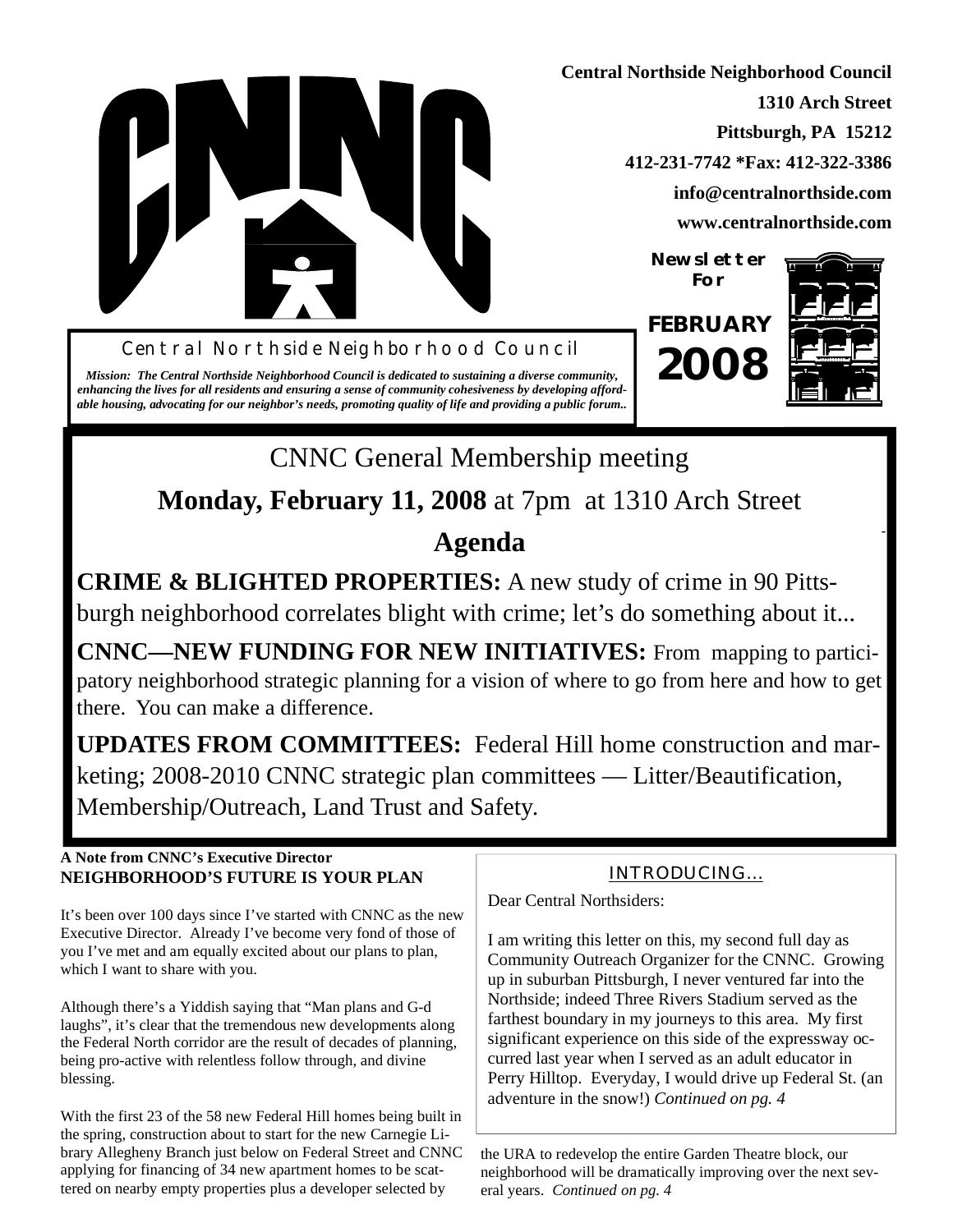## . . . a n n o u n c e m e n t s . . . a n n o u n c e m e n t s . . . a n n o

### **SAVE THE DATE!**

*Mark your calendars for these upcoming Allegheny Heart Institute Fundraisers:*

### **Prescription for a Healthy Heart**

*April 29, 2008*

11:00am to 2:00pm

Magovern Conference Center Exhibit Area

Get ready for the James A. Magovern, M.D., Memorial Hearts in the Park Walk and a heart-healthy lifestyle with this one-day event that will focus on preventive heart care, a healthy diet and fitness regimens including relaxation therapies, such as massage. The importance of blood pressure, blood sugar and cholesterol management with medications will also be featured. This event is free to the public.

### **James A. Magovern, M.D., Memorial Hearts in the Park Walk**

*Saturday, May 3 2008, 9am*

Rain or shine, Allegheny Commons Park

This fun walk through Allegheny Commons Park, the "heart" of Pittsburgh's historic Northside is open to everyone. Your registration fee of \$20 will support both the Allegheny Heart Institute and the restoration of Allegheny Commons Park.

### **What is this thing called race? How valid are your beliefs about the human species?**

### **Do you know the 10 things EVERYONE should know about race?**

PLEASE JOIN US for a FREE, three-session community conversation and screening of this provocative PBS documentary that questions the very idea of race as biology.

## **Race: The Power of an Illusion**

2 WEDNESDAY NIGHTS LEFT:

Feb. 27, 7 PM – "The Story We Tell"

March 26, 7 PM – "The House We Live In"

Come to one, two or all three nights! Coffee and dessert will be served after each showing. Appropriate for children age 10 and up. Childcare available for children under age 10.

WHERE: Community House Church, central Northside 120 Parkhurst Street, 15212 (corner of Sandusky and Parkhurst, across from Allegheny General Hospital emergency room entrance)

Sponsored by Community House Presbyterian Church

Special thanks to First National Bank and the Race and Reconciliation Dialogue Group, St. Paul Cathedral

Information: www.communityhousepittsburgh, or Darlene at drush68877@aol.com

### *Volunteer Opportunities*

*are available for you right now at the Reformed Presbyterian Home. We are an Assisted Living and Skilled Nursing facility located on Perrysville Avenue on the Northside..*

*We are looking for volunteers who would like to help brighten the day for our residents. Be a week-end or evening volunteer.*

### *There are many ways that you can help:*

- *Bible Study Leader*
- *Walking Club Leader*
- *Friendly visits/conversation partner*
- *Assisting with weekly bingo games*
- *Helping with craft activities*
- *Playing board games or puzzles*
- *sharing a talent such as piano playing or singing*

*For more information call* 

### *Sandy Pagone, Volunteer Coordinator*

*412.321.4139 ext.2402*

### **EAST OF LIBERTY: A STORY OF GOOD INTENTIONS** *TO BE SCREENED AT ALLEGHENY UNITARIAN UNI-VERSALIST CHURCH*

Local filmmaker, Chris Ivey, will be screening the first chapter of EAST OF LIBERTY: A STORY OF GOOD INTEN-TIONS at 7 p.m. Saturday, February 23, 2008 at Allegheny Unitarian Universalist Church. The first in a three-part series, *East of Liberty* gives voice to residents business owners in regard to East Liberty's recent development.

"The goal of the 'East of Liberty' series," said Ivey, "is to create a historical document that captures the essence of change in the community and to bring to front all taboos – from gentrification fears to neighborhood violence – which most redevelopment schemes push to the background." He said that this series should create dialogue for the community to discuss how to bring about better understanding among us, creating communities that are more whole.

Tickets for this event will be available at the door for \$5; there will be a filmed question-and-answer session to follow.

A pre-screening wine and cheese reception will be held with Chris Ivey at 5:30 p.m. at the church to serve as a fund-raiser for the third installment of the film. Tickets are \$50 and are available by calling 412.901.8026. Reservations are limited; cash and check are accepted.

*East of Liberty* is funded in part by The Sprout Fund, The Multi-Cultural Arts Initiative, The Pittsburgh Foundation, Anonymous donors, and by the artist himself. Executive Producer is Chris Ivey. Associate producer: Megan Fitzgerald.

For more information about the event, contact Jennifer Russell at 412.901.8026 or jenniferalanerussell@gmail.com.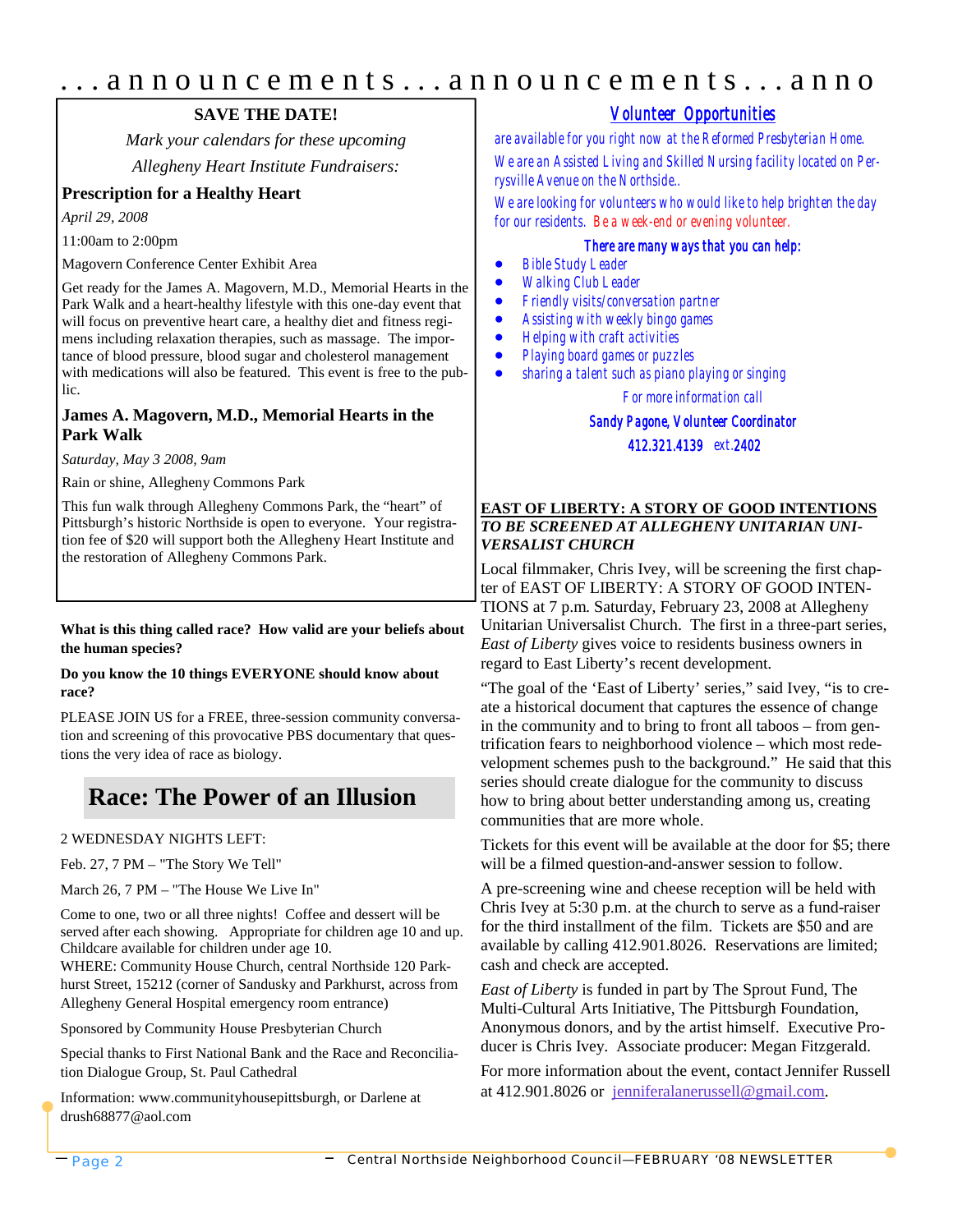## Allegheny Commons Evaluation

The Allegheny Commons Initiative seeks the comments and opinions of park users concerning the improvements made in the East Common pilot project. The 4-acre area of the park between East Ohio Street, Cedar Avenue and the Hampton Battery demonstrates many of the features called for in the *Master Plan for Allegheny Commons*. Benches, trash cans, drinking fountains, railings, paths treatment, signs and lighting are just some of the features that are being tested for replication in the rest of the park's promenade.

A grant from the Community Design Center of Pittsburgh will permit a landscape architect to be hired to oversee the evaluation of the pilot project. Feedback from preservationists, maintenance crew, and other park stakeholders is sought.

Alida Baker, Project Director for the Allegheny Commons Initiative, will attend the March membership meeting to invite your ideas, comments and suggestions concerning the East Common demonstration project.



## **It's All About You**

Ten months of surveying and assessing our community through interviews and focus groups including 68 households has resulted in clear mandate from you, our neighbors. These results reflect every areas of the Central Northside, homeowners and renters, long term residents and newcomers, as well as diversity in race, age, gender, and life styles.

### **TOP NEIGHBORHOOD CONCERNS:**

| Safety                         | 26%        | (drugs, guns, traffic, lighting)          |  |  |
|--------------------------------|------------|-------------------------------------------|--|--|
| Cleanliness                    | <b>23%</b> | (vacant buildings $\&$ lots, litter)      |  |  |
| <b>Community Relations</b> 17% |            | (trust, respect, racial divides)          |  |  |
| Business $\&$ Housing tied 10% |            | (affordable housing, stores, restaurants) |  |  |

Now the work begins on CNNC's 2008-2010 Strategic Plan. Four new committees are convening to devise plans for addressing needs and resolving problems. YOU CAN STILL JOIN ONE THAT INTERESTS YOU!

### **Safety:**

Take pro-active measures to ensure safety through programs, education, Northside community wide engagement, youth mentoring and job opportunities. Work in conjunction with our Safe Streets Crime Watch.

#### **Beautification**

Educate & facilitate better litter management. Develop partnerships with city, non-profits, businesses& institution in maintaining a litter free neighborhood. Increase resident participation in litter management. **Other areas:** public art, trees, green spaces, etc.

#### **Community Engagement**

Build bridges of trusting relationships. Help neighbors discover how they can be an asset right where they live by using their skills and interest to benefit our community.

### **Community Land Use Plan**

Plan to renovate and rebuild both vacant and abandoned properties, ensure affordable housing, minimize the effects of speculations.



**WATCH for small block meetings near YOU to learn more and to contribute your input on the CNNC strategic plan. Watch also for additional information from each of these working committees. If YOU are interested in working with other dedicated neighbors in one of these areas please contact Michael Barber or Aaron Churchill at 412-231-7742**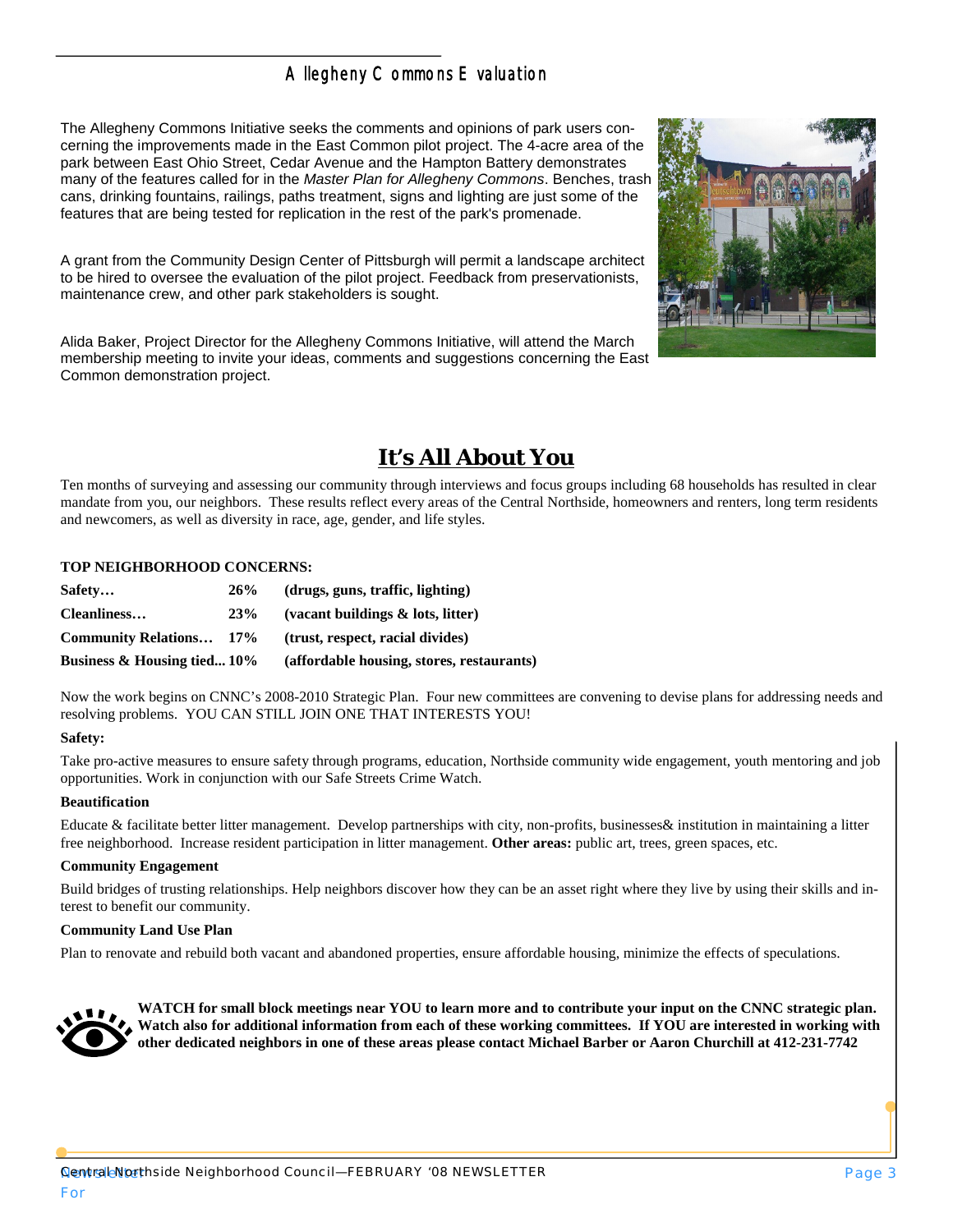

## **Yes it is "Heart Month" so Know the Basics**



**By Diane C. McClune BSN, MBA, Regional Director of Marketing for the American Heart Association**

The first step to a healthy heart is learning the simple things you can do every day. By getting involved in fun physical activities and enjoying nutritious meals, you can help reduce your risk of heart disease. But don't do it for the "numbers," do it for you!

**Keep Your Numbers in Check**: During a heart check up, your doctor takes a careful look at your "numbers," including your cholesterol and triglyceride levels, your blood pressure and more. Knowing your numbers is an important part of keeping your hearthealthy. It can help you and your doctor know your risks and mark the progress you're making toward a healthier you.

**Get Physical**: One of the best ways to reduce your risk of cardiovascular disease is to start getting regular, moderate exercise, at least 30 minutes a day, most days of the week. Of course, if it's been a while since you've been physically active, the hardest part is just getting started, but taking simple steps and doing it with a friend can make the journey easier. Investigate indoor and outdoor activities to provide variety and opportunity regardless of the weather. The important thing is to just Start!

**Diet & Nutrition, Make Good Food Choices:** Healthy food habits can help you reduce three risk factors for heart attack and stroke, high blood cholesterol, high blood pressure, and excess body weight.

Set the stage for success by**:**

Eating a balanced diet by following diet and lifestyle recommendations from the American Heart Association Eating foods low in saturated fat, trans fat and cholesterol.

Drink delicious, unsweetened 100% fruit juice instead of soda.

Enjoying a large glass of ice water, hot tea or another calorie-free beverage. Garnish with a twist of lemon or lime

Dividing the extra portions of recipes into containers to eat throughout the rest of the week.

Eating with other people. You'll eat less than if you eat alone.

Knowing your snack "triggers" and planning ahead. Fight the urge for high calorie/high-saturated-fat and trans fat foods, bygrabbing pre-cut carrots, celery and other raw vegetables when you're on the run.

*Northside STRIDE is a community based walking program that promotes physical activity and overall wellness. The walking program is an initiative of the Northside Health Improvement Partnership. For more information about Northside STRIDE, please contact Stephani Greenleaf at 412.330.2535.*

**YOUR PLAN cont'd:** We all know that there is much more to do to rebuild this proud and diverse community--both physically and spiritually. I want to talk about what will happen next and what you can do now about it. When Central Northsiders get involved, state their different points of view and figure out how to move forward together, the outcomes are amazing.

Before we take on the next phase of rebuilding, CNNC is proposing to include you in defining the vision and strategy—from strategies to support families better to revitalizing the most blighted areas; from reviving North Avenue and Brighton Road to awakening a sleeping Columbus School for an alternative use; from fueling entrepreneurs and sustainable career paths to making sure that people also can have opportunities to live here at levels below the healthy, rising market.

So as we assemble the funding along with a group of residents and other stake holders to form a Neighborhood Plan Steering Committee, we are asking you to volunteer and participate. We will be preparing over the next 5-6 months for the start of a 6-month participatory process where your knowledge, voice and energy are the key ingredients.

Last but not least, a warmest welcome Aaron Churchill!

Michael Barber mbarber@centralnorthside.com **INTRODUCTING...cont'd:** without giving much thought to the people and places that composed your community. Although I have met several members of your community during the last couple days, I still feel like a visitor. But over time, I'm sure this will change, and I hope that we can treat each other as good neighbors.

I look forward to meeting each and every one of you. I look forward to understanding your interests and concerns. I look forward to *working together* to initiate and implement innovative solutions that deal with the challenges of a diverse, urban community. I look forward to making this a community that embraces all its citizens, without regard to age, faith, gender, race, or socioeconomic status. I look forward to making this community great, the envy of all Pittsburgh.

Feel free to drop a line or stop by the office. Finally, as an Asian-American, I will probably stand out in the crowd, so as I'm around the neighborhood, I hope you'll stop simply to chat.

Aaron Churchill achurchill@centralnorthside.com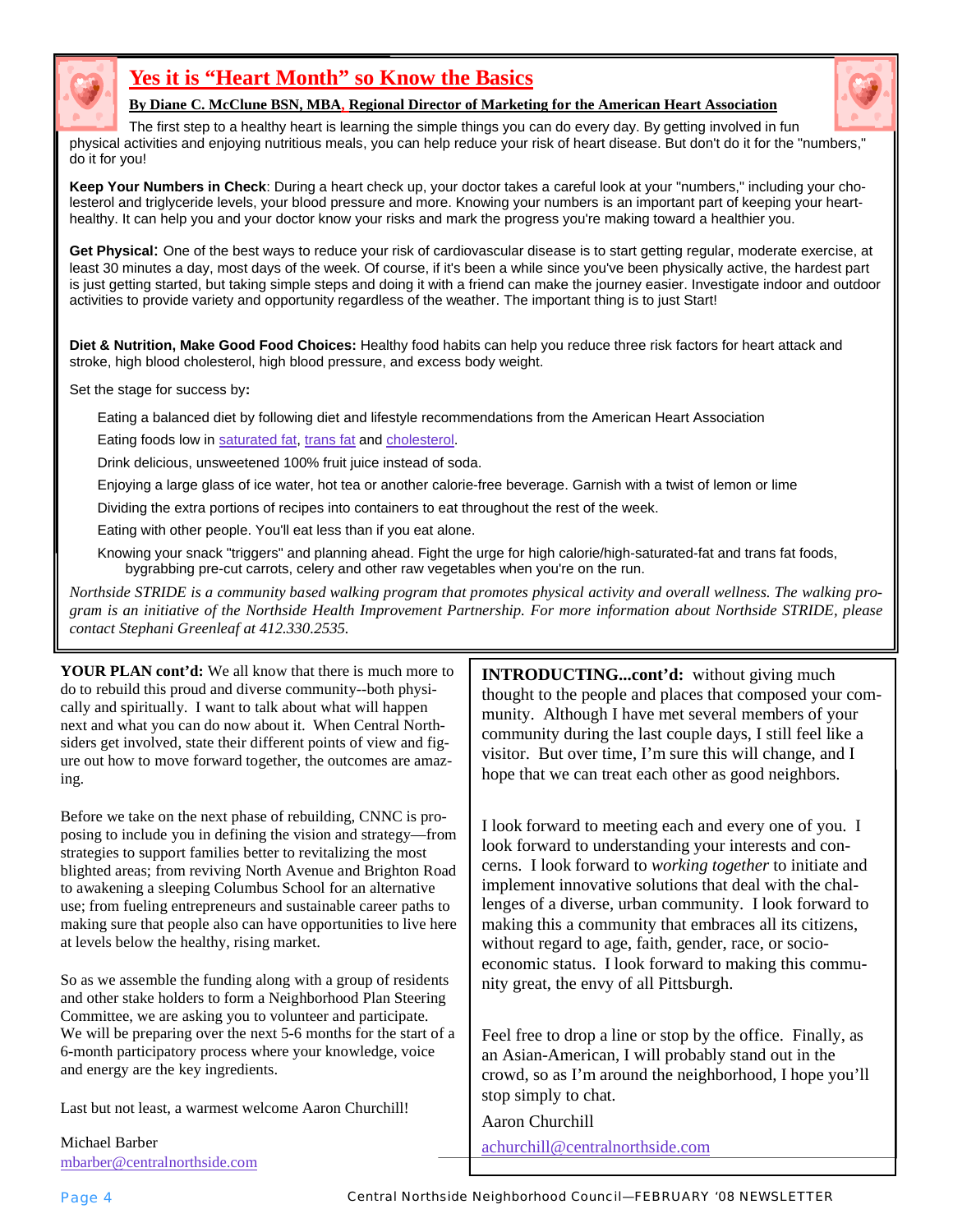**Valentine Adult Skating Party**

**sorthside Old Timers Present** 

**Bring your sweetheart out to roll with Deejay** 

**"Lil Ricky.**

**Sunday February 17, 5:30—8:30 p.m.**

**Nevile Island Roller Dome**

**1 Sterret Street,** 

 **Nevile Island**

 **\$10.00**

 **Do it for love!**

For Ticket info:

412-805-5473 Fred Bulls

412-583-8127 English Burton

412-628-2936 Fred Fortson

412-519-7691 James Prude

### Beautification Committee Report

The Beautification Committee held its first meeting February 5. We focused our energy towards identifying what problems in the neighborhood we would most like to address. What arose was a broad range of issues, including but not limited to; sidewalk maintenance, street signage, facade maintenance, greenscaping, the condition of railway underpasses, maintenance of vacant lots, integration of our community with plans to revitalize Allegheny Commons and of course, strategies to alleviate litter in the neighborhood. Progress on any of these items will require the active engagement of many different stakeholders, so much of our work will involve developing positive working relationships with existing organizations, government departments, land owners and local businesses. Current members of the committee are Tracy Mortimore, Arch St., John Canning, Jacksonia St., John Augustine, W. North Ave., Dave Holliday. Foster Sq., Chantal Blake, Buena Vista and John Engle of Monterey St., and Latonya Crider. *If anyone would like to become evolved in this project, please contact Tracy Mortimore at 412.323.1447. We are especially in need of community participants living* 

All proceeds will sponsor activities for our Northside children!



### **Young Men and Women's African Heritage Association, Inc.**

### **Fridays in February to celebrate Black History**

- **Feb. 1 Movie for all ages: Akeela and the Bee**
- **Feb. 8 Family Game Night and Potluck Dinn**
- **Feb. 15 Movie:The Women of Brewster Place**
- **Feb. 22 The Great African-American Quiz Contest**
- **Feb. 29 Great flick: The Great Debaters**

**1205 Boyle Street on the North Side, 6:00 to 8:00 p.m. Call Nadiyah 412 322 4008 with questions.**

### **THANKS & MARCH NEWSLETTER DEADLINE**

Thanks to all contributors of articles and to Allegheny General Hospital for sponsoring the printing of the CNNC Newsletter.

Feb. Newsletter Deadline: March 4, 2008 *The Editor*